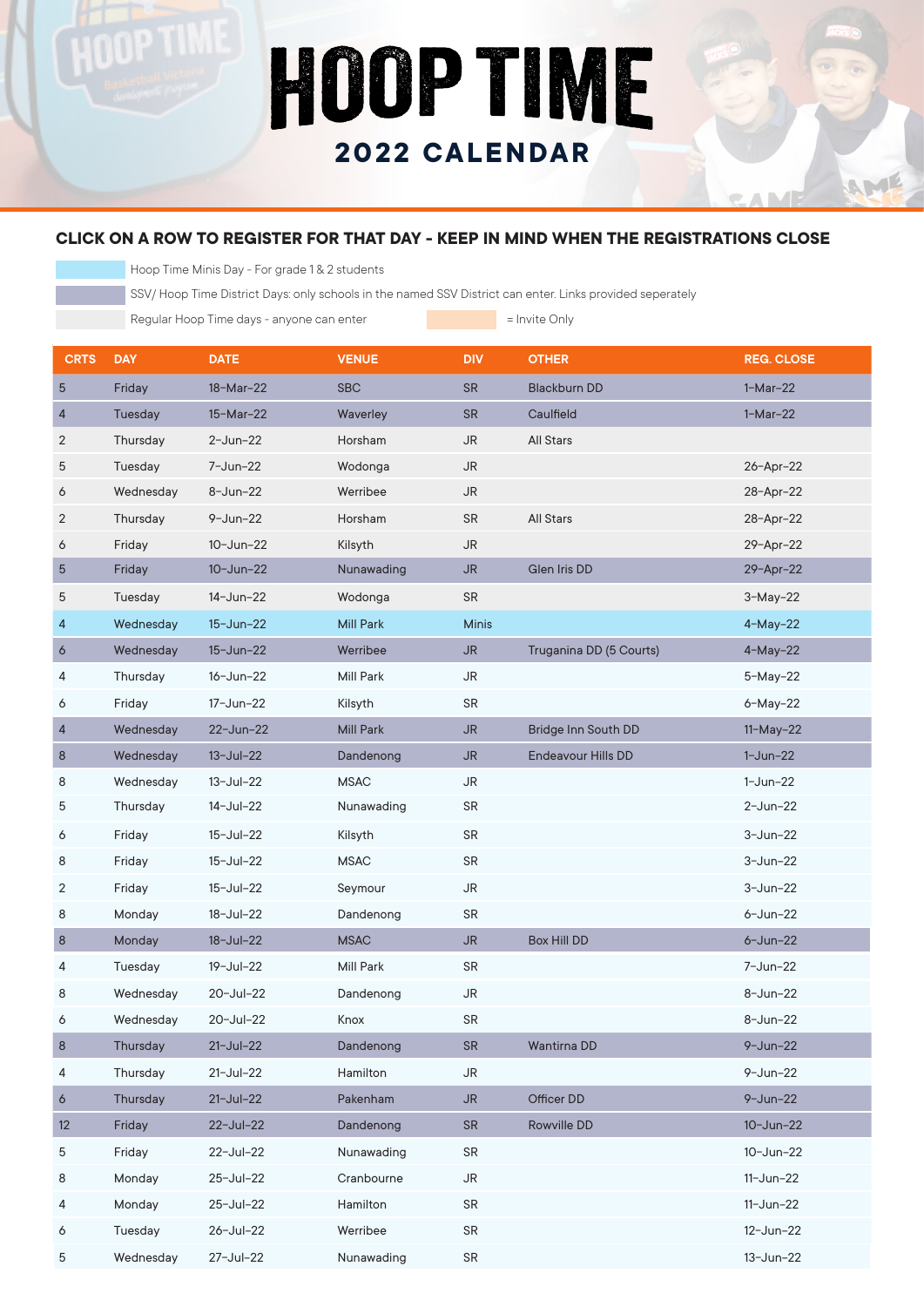| <b>CRTS</b>    | <b>DAY</b> | <b>DATE</b>     | <b>VENUE</b>          | <b>DIV</b>      | <b>OTHER</b>               | <b>REG. CLOSE</b> |
|----------------|------------|-----------------|-----------------------|-----------------|----------------------------|-------------------|
| 6              | Thursday   | 28-Jul-22       | Frankston             | JR              |                            | 14-Jul-22         |
| 8              | Thursday   | 28-Jul-22       | <b>MSAC</b>           | JR.             | Dendy DD                   | 14-Jul-22         |
| 5              | Thursday   | 28-Jul-22       | Nunawading            | <b>Minis</b>    |                            | $14 - Jul - 22$   |
| 6              | Thursday   | 28-Jul-22       | <b>SBC</b>            | <b>JR</b>       |                            | 14-Jul-22         |
| 4              | Friday     | 29-Jul-22       | Coburg                | <b>SR</b>       | Preston DD                 | 15-Jun-22         |
| 6              | Friday     | 29-Jul-22       | Kilsyth               | <b>Minis</b>    |                            | $15 - Jun - 22$   |
| 4              | Friday     | 29-Jul-22       | <b>Mill Park</b>      | <b>SR</b>       | <b>Bundoora DD</b>         | 15-Jun-22         |
| 6              | Friday     | 29-Jul-22       | Pakenahm              | <b>SR</b>       | Officer DD                 | 15-Jun-22         |
| 4              | Friday     | 29-Jul-22       | Sale                  | <b>SR</b>       | Sale DD                    | 15-Jun-22         |
| 4              | Friday     | 29-Jul-22       | Terang                | JR.             | Rookies                    | 15-Jun-22         |
| 4              | Friday     | 29-Jul-22       | Traralgon             | <b>SR</b>       | <b>Traralgon DD</b>        | 15-Jun-22         |
| 6              | Monday     | $1 - Aug - 22$  | Werribee              | <b>SR</b>       |                            | 18-Jun-22         |
| 6              | Tuesday    | $2 - Aug - 22$  | Knox                  | <b>JR</b>       |                            | 20-Jun-22         |
| 8              | Tuesday    | $2 - Aug - 22$  | <b>MSAC</b>           | <b>SR</b>       |                            | 20-Jun-22         |
| $\bf{2}$       | Tuesday    | $2 - Aug - 22$  | <b>Upper Yarra</b>    | JR.             | <b>Upper Yarra DD</b>      | 20-Jun-22         |
| 4              | Tuesday    | $2 - Aug - 22$  | Warrnambool           | JR.             | Moyne DD                   | 20-Jun-22         |
| $\bf 8$        | Wednesday  | $3 - Aug - 22$  | Cranbourne            | <b>SR</b>       | <b>Cranbourne South DD</b> | $21 - Jun - 22$   |
| 6              | Wednesday  | $3 - Aug - 22$  | <b>SBC</b>            | <b>SR</b>       |                            | 21-Jun-22         |
| $\overline{2}$ | Wednesday  | $3 - Aug - 22$  | Warragul              | JR.             | West Gippsland Rural DD    | $21 - Jun - 22$   |
| 6              | Thursday   | $4 - Aug - 22$  | <b>AWA Geelong</b>    | <b>SR</b>       |                            | 22-Jun-22         |
| 8              | Thursday   | $4 - Aug - 22$  | Dandenong             | <b>SR</b>       | <b>Emerald DD</b>          | 22-Jun-22         |
| 4              | Thursday   | $4 - Aug - 22$  | <b>MSAC</b>           | <b>SR</b>       | Holt DD                    | 22-Jun-22         |
| 3              | Friday     | $5 - Aug - 22$  | Keilor                | <b>SR</b>       | Essendon DD                | 23-Jun-22         |
| 8              | Friday     | $5 - Aug - 22$  | <b>MSAC</b>           | <b>SR</b>       | Dendy DD                   | 23-Jun-22         |
| 5              | Friday     | $5 - Aug - 22$  | Nunawading            | SR              |                            | 23-Jun-22         |
| 6              | Friday     | $5 - Aug - 22$  | Pakenham              | JR              | Officer DD                 | 23-Jun-22         |
| 3              | Friday     | $5 - Aug - 22$  | Sale                  | <b>JR</b>       | Sale DD                    | 23-Jun-22         |
| 4              | Friday     | $5 - Aug - 22$  | Terang                | <b>SR</b>       | Rookies                    | 23-Jun-22         |
| $\overline{2}$ | Friday     | $5 - Aug - 22$  | <b>Upper Yarra</b>    | <b>SR</b>       | <b>Upper Yarra DD</b>      | 23-Jun-22         |
| 4              | Monday     | $8 - Aug - 22$  | <b>Diamond Valley</b> | JR              |                            | 26-Jun-22         |
| 6              | Monday     | $8 - Aug - 22$  | Kilsyth               | JR              |                            | 26-Jun-22         |
| 4              | Monday     | $8 - Aug - 22$  | <b>Springers</b>      | <b>SR</b>       | <b>Cheltenham District</b> | 26-Jun-22         |
| 6              | Tuesday    | $9 - Aug - 22$  | <b>AWA Geelong</b>    | <b>JR</b>       |                            | 27-Jun-22         |
| 8              | Tuesday    | $9 - Aug - 22$  | <b>MSAC</b>           | JR.             | Holt DD                    | 27-Jun-22         |
| 5              | Tuesday    | $9 - Aug - 22$  | Nunawading            | <b>SR</b>       | Glen Iris DD               | 27-Jun-22         |
| $\overline{2}$ | Tuesday    | $9 - Aug - 22$  | <b>Upper Yarra</b>    | JR              | <b>Upper Yarra DD</b>      | 27-Jun-22         |
|                | Wednesday  | $10 - Aug - 22$ | Knox                  | <b>SR</b>       | Mountain DD                | 28-Jun-22         |
| 6              | Wednesday  | $10 - Aug - 22$ | Frankston             | <b>SR</b>       | Mt Eliza DD                | 28-Jun-22         |
| 2              | Wednesday  | $10 - Aug - 22$ | Warragul              | <b>JR</b>       |                            | 28-Jun-22         |
| 4              | Thursday   | $11 - Aug - 22$ | <b>Broadmeadows</b>   | <b>SR</b>       | <b>Glenroy DD</b>          | 30-Jun-22         |
| $\bf 8$        | Thursday   | $11 - Aug - 22$ | Cranbourne            | <b>SR</b>       | 7 Courts - 12pm finish     | 30-Jun-22         |
| 8              | Thursday   | $11 - Aug - 22$ | Dandenong             | <b>SR</b>       |                            | 30-Jun-22         |
| 5              | Thursday   | $11 - Aug - 22$ | Nunawading            | JR              |                            | 30-Jun-22         |
| 12             | Friday     | $12 - Aug - 22$ | Dandenong             | SR <sup>'</sup> | Scoresby DD                | $1-Jul-22$        |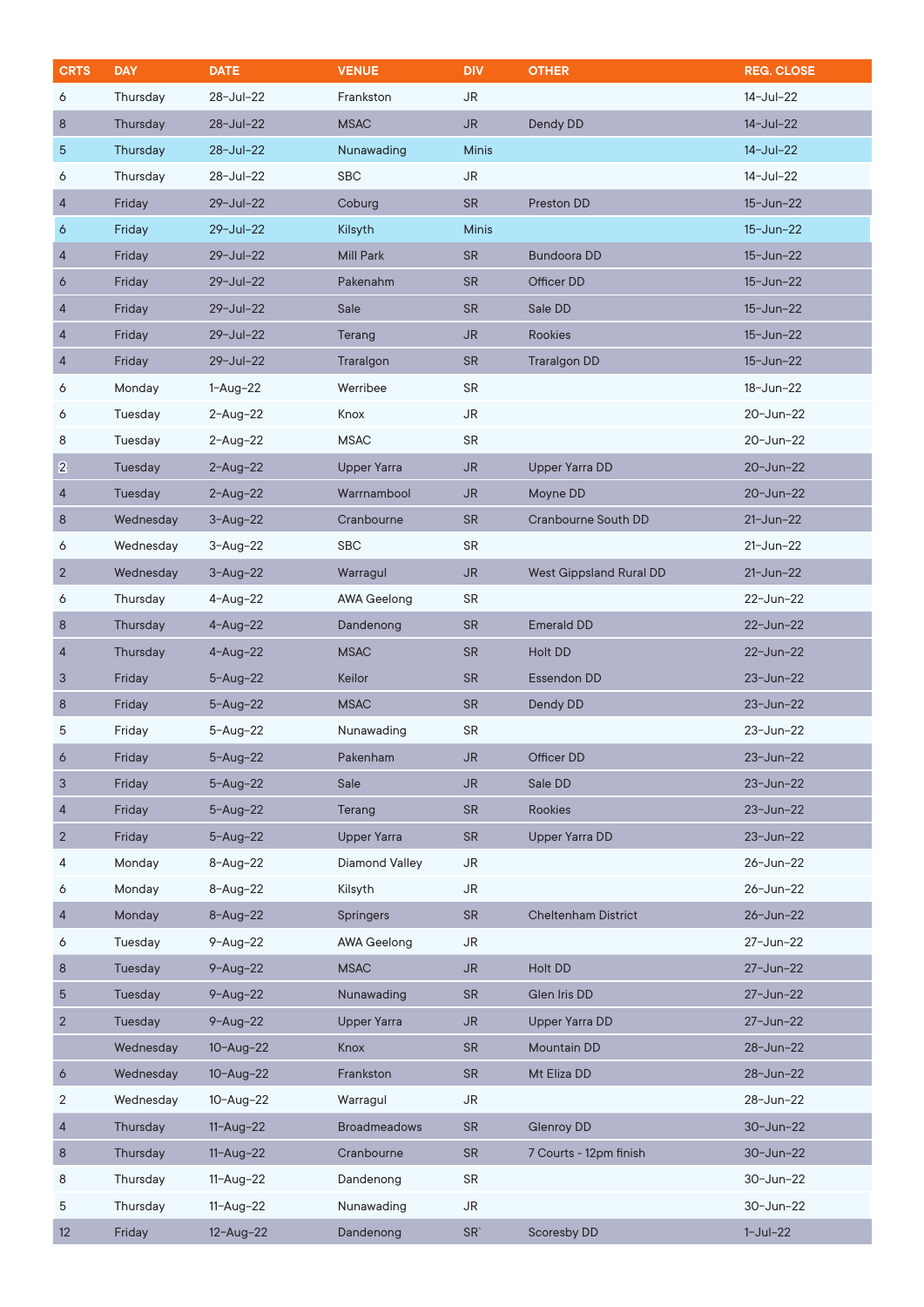| <b>CRTS</b>    | <b>DAY</b> | <b>DATE</b>     | <b>VENUE</b>            | <b>DIV</b>     | <b>OTHER</b>                   | <b>REG. CLOSE</b> |
|----------------|------------|-----------------|-------------------------|----------------|--------------------------------|-------------------|
| 6              | Friday     | $12 - Aug - 22$ | Knox                    | <b>SR</b>      | <b>Wellington DD</b>           | $1-Jul-22$        |
| 4              | Friday     | $12 - Aug - 22$ | <b>Mill Park</b>        | <b>SR</b>      | Lalor DD                       | $1-Jul-22$        |
| 5              | Friday     | $12 - Aug - 22$ | Nunawading              | <b>JR</b>      | Kew DD                         | $1-Jul-22$        |
| 6              | Friday     | $12 - Aug - 22$ | Pakenham                | <b>SR</b>      | Officer DD                     | $1-Jul-22$        |
| $\overline{c}$ | Friday     | $12 - Aug - 22$ | <b>Upper Yarra</b>      | <b>SR</b>      | <b>Upper Yarra DD</b>          | $1-Jul-22$        |
| 4              | Friday     | $12 - Aug - 22$ | Warrnambool             | <b>JR</b>      | <b>Warrnambool City</b>        | $1-Jul-22$        |
| 8              | Monday     | $15 - Aug - 22$ | <b>MSAC</b>             | <b>JR</b>      | Southport DD                   | $4$ -Jul-22       |
| $\bf 8$        | Tuesday    | $16 - Aug - 22$ | <b>MSAC</b>             | <b>JR</b>      | Southport DD                   | $5 -$ Jul $-22$   |
| 2              | Tuesday    | $16 - Aug - 22$ | Seymour                 | <b>SR</b>      |                                | $5 -$ Jul $-22$   |
| $\overline{c}$ | Tuesday    | $16 - Aug - 22$ | <b>Upper Yarra</b>      | <b>JR</b>      | <b>Upper Yarra DD</b>          | $5 -$ Jul $-22$   |
| 4              | Tuesday    | $16 - Aug - 22$ | Warrnambool             | <b>SR</b>      | Moyne DD                       | $5 -$ Jul $-22$   |
| 6              | Tuesday    | $16 - Aug - 22$ | Werribee                | <b>SR</b>      | Truganina DD                   | $5 -$ Jul $-22$   |
| 4              | Wednesday  | 17-Aug-22       | Coburg                  | <b>JR</b>      | <b>Heidelberg DD</b>           | $6 -$ Jul $-22$   |
| 6              | Wednesday  | 17-Aug-22       | Knox                    | <b>SR</b>      |                                | $6 -$ Jul $-22$   |
| $\bf8$         | Wednesday  | $17 - Aug - 22$ | <b>MSAC</b>             | <b>JR</b>      | Southport DD                   | $6 -$ Jul $-22$   |
| 8              | Wednesday  | 17-Aug-22       | Nunawading              | <b>JR</b>      |                                | $6 -$ Jul $-22$   |
| 6              | Wednesday  | 17-Aug-22       | Werribee                | <b>JR</b>      | 4 Courts Only                  | $6 -$ Jul $-22$   |
| 6              | Thursday   | 18-Aug-22       | AWA Geelong             | <b>SR</b>      |                                | 7-Jul-22          |
| 4              | Thursday   | 18-Aug-22       | <b>Mill Park</b>        | <b>JR</b>      |                                | 7-Jul-22          |
| 5              | Thursday   | 18-Aug-22       | Nunawading              | SR             |                                | 7-Jul-22          |
| 4              | Friday     | 19-Aug-22       | <b>Boardman Stadium</b> | <b>SR</b>      | <b>Macedon Ranges</b>          | $8 - Jul - 22$    |
| 12             | Friday     | 19-Aug-22       | Dandenong               | <b>JR</b>      | Rowville DD                    | 8-Jul-22          |
| 6              | Friday     | $19 - Aug - 22$ | Kilsyth                 | <b>SR</b>      | Montrose DD                    | $8 - Jul - 22$    |
| 4              | Friday     | $19 - Aug - 22$ | Oakleigh Stadium        | <b>SR</b>      | Moorabbin DD                   | 8-Jul-22          |
| 4              | Friday     | 19-Aug-22       | Terang                  | SR             |                                | 8-Jul-22          |
| 2              | Friday     | 19-Aug-22       | <b>Upper Yarra</b>      | SR.            | <b>Upper Yarra DD</b>          | 8-Jul-22          |
| 6              | Monday     | $22 - Aug - 22$ | Dandenong               | <b>Minis</b>   |                                | $11 -$ Jul $-22$  |
| 6              | Monday     | 22-Aug-22       | Frankston               | SR             |                                | $11-Jul-22$       |
| 6              | Monday     | 22-Aug-22       | Kilsyth                 | <b>SR</b>      |                                | $11-Jul-22$       |
| 6              | Tuesday    | $23 - Aug - 22$ | Knox                    | <b>JR</b>      | <b>Scoresby DD</b>             | $12 - Jul - 22$   |
| 5              | Tuesday    | 23-Aug-22       | Nunawading              | SR             |                                | 12-Jul-22         |
| $\overline{c}$ | Tuesday    | $23 - Aug - 22$ | Warragul                | <b>SR</b>      | <b>West Gippsland Rural DD</b> | $12 -$ Jul $-22$  |
| 8              | Wednesday  | $24 - Aug - 22$ | Cranbourne              | <b>JR</b>      | Cranbourne South DD            | $13 - Jul - 22$   |
| 6              | Wednesday  | $24 - Aug - 22$ | Knox                    | <b>JR</b>      | <b>Mountain DD</b>             | $13 - Jul - 22$   |
| 8              | Thursday   | 25-Aug-22       | Dandenong               | <b>JR</b>      |                                | 14-Jul-22         |
| $\overline{4}$ | Friday     | 26-Aug-22       | <b>Diamond Valley</b>   | <b>SR</b>      | Sugarloaf                      | $15 -$ Jul $-22$  |
| 5              | Friday     | 26-Aug-22       | Kilsyth                 | <b>JR</b>      | Montrose DD                    | $15 -$ Jul $-22$  |
| 4              | Friday     | 26-Aug-22       | Terang                  | JR             |                                | 15-Jul-22         |
| $\overline{4}$ | Friday     | 26-Aug-22       | Warrnambool             | <b>SR</b>      | <b>Warrnambool City</b>        | $15 -$ Jul $-22$  |
| 6              | Friday     | 26-Aug-22       | Werribee                | <b>SR</b>      | Yarraville/Spotswood           | $15 -$ Jul $-22$  |
| 8              | Monday     | 29-Aug-22       | Cranbourne              | <b>SR</b>      |                                | 18-Jul-22         |
| 4              | Monday     | 29-Aug-22       | Mill Park               | <b>SR</b>      |                                | 18-Jul-22         |
| $\bf 8$        | Tuesday    | $30 - Aug - 22$ | Dandenong               | <b>SR</b>      | <b>Berwick District</b>        | 19-Jul-22         |
| 5              | Tuesday    | 30-Aug-22       | Nunawading              | J <sub>R</sub> | Mulgrave DD                    | 19-Jul-22         |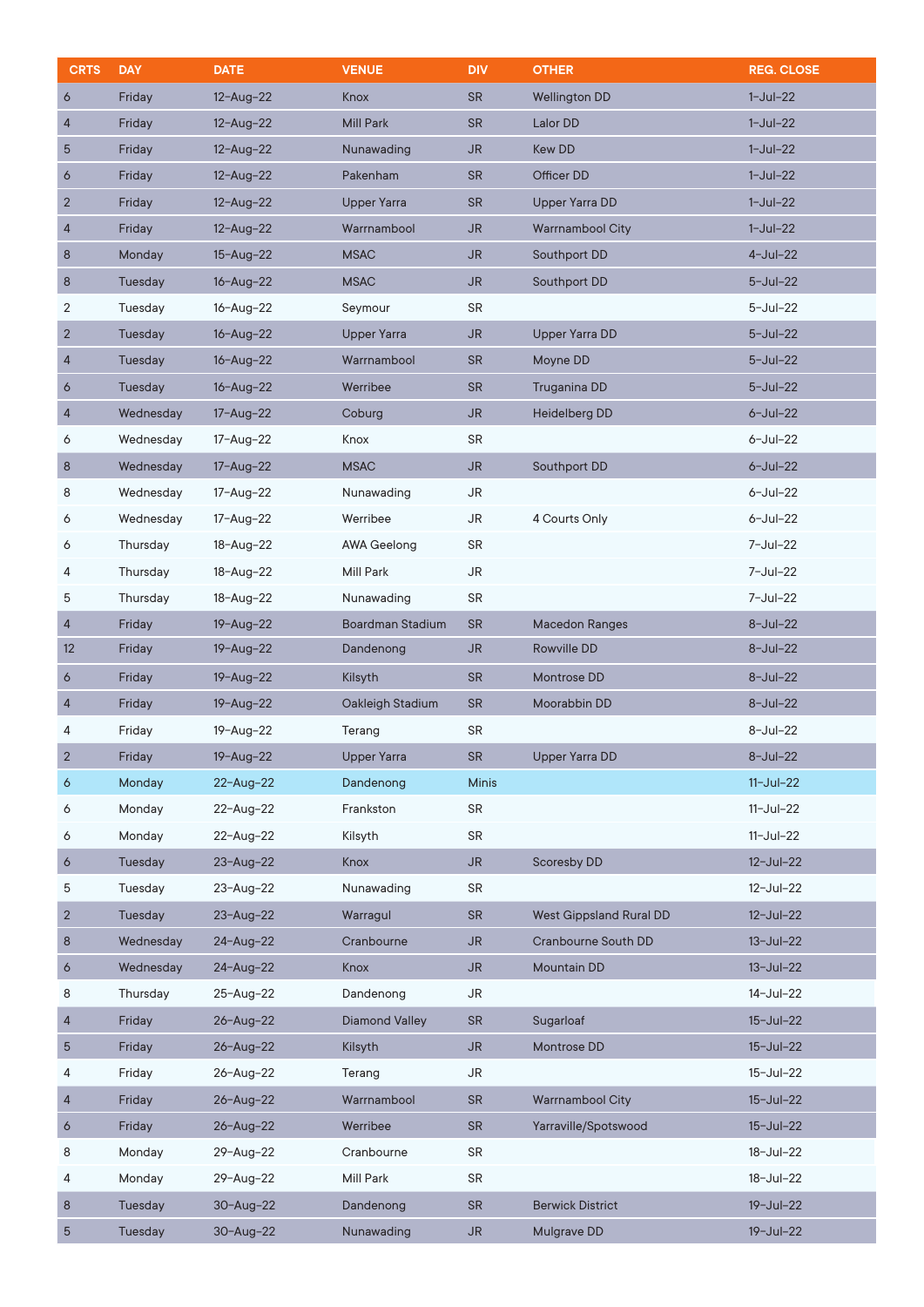| <b>CRTS</b> | <b>DAY</b>     | <b>DATE</b>     | <b>VENUE</b>          | <b>DIV</b>   | <b>OTHER</b>                       | <b>REG. CLOSE</b> |
|-------------|----------------|-----------------|-----------------------|--------------|------------------------------------|-------------------|
| 2           | Tuesday        | 30-Aug-22       | Warragul              | <b>SR</b>    |                                    | 19-Jul-22         |
| 4           | Wednesday      | $31 - Aug - 22$ | Coburg                | <b>SR</b>    | <b>Heidelberg DD</b>               | 20-Jul-22         |
| 8           | Wednesday      | $31 - Aug - 22$ | Dandenong             | <b>SR</b>    | <b>Box Hill DD</b>                 | 20-Jul-22         |
| 8           | Wednesday      | $31 - Aug - 22$ | <b>MSAC</b>           | <b>SR</b>    | Kew DD                             | 20-Jul-22         |
| 4           | Thursday       | $1-Sep-22$      | <b>Diamond Valley</b> | <b>SR</b>    |                                    | $21 -$ Jul-22     |
| 6           | Thursday       | $1-Sep-22$      | <b>SBC</b>            | <b>SR</b>    |                                    | $21 -$ Jul-22     |
| 5           | Friday         | $2-Sep-22$      | Mullum Mullum         | JR           |                                    | 22-Jul-22         |
| 6           | Friday         | $2-Sep-22$      | Werribee              | <b>SR</b>    | Werribee DD                        | 22-Jul-22         |
| 8           | Monday         | $5-$ Sep $-22$  | Cranbourne            | <b>JR</b>    |                                    | 25-Jul-22         |
| 6           | Monday         | $5-$ Sep $-22$  | Kilsyth               | <b>JR</b>    |                                    |                   |
| 4           | Tuesday        | $6-Sep-22$      | Coburg                | <b>SR</b>    |                                    | 26-Jul-22         |
| 8           | Tuesday        | $6-Sep-22$      | Dandenong             | <b>SR</b>    |                                    | 26-Jul-22         |
| 2           | Tuesday        | $6-Sep-22$      | Warragul              | <b>SR</b>    |                                    | 26-Jul-22         |
|             | <b>Tuesday</b> | $6 - Sep-22$    | Werribee              | <b>Minis</b> |                                    | 26-Jul-22         |
| 6           | Wednesday      | $7-Sep-22$      | Knox                  | <b>SR</b>    |                                    | 27-Jul-22         |
| 4           | Wednesday      | $7-Sep-22$      | <b>Mill Park</b>      | <b>SR</b>    |                                    | 27-Jul-22         |
| 5           | Wednesday      | $7-Sep-22$      | Nunawading            | <b>SR</b>    | Mulgrave DD                        | 27-Jul-22         |
| 8           | Thursday       | $8 - Sep - 22$  | Dandenong             | <b>SR</b>    |                                    | 28-Jul-22         |
| 4           | Thursday       | $8 - Sep - 22$  | Mill Park             | <b>SR</b>    |                                    | 28-Jul-22         |
| 5           | Thursday       | $8-Sep-22$      | Nunawading            | <b>SR</b>    |                                    | 28-Jul-22         |
| 8           | Friday         | $9-Sep-22$      | Dandenong             | <b>JR</b>    |                                    | 29-Jul-22         |
| 5           | Friday         | $9-Sep-22$      | Mullum Mullum         | <b>SR</b>    |                                    | 29-Jul-22         |
| 6           | Monday         | $12-Sep-22$     | Kilsyth               | <b>SR</b>    |                                    | $1 - Aug - 22$    |
| 6           | Monday         | $12-Sep-22$     | Knox                  | <b>JR</b>    | <b>Bayswater DD</b>                | $1 - Aug - 22$    |
| 8           | Monday         | 12-Sep-22       | <b>MSAC</b>           | <b>SR</b>    | Southport DD                       | $1 - Aug - 22$    |
| $\circ$     | Tuesday        | 13-Sep-22       | Knox                  | SR           | <b>Bayswater DD</b>                | $2 - Aug - 22$    |
| $\bf 8$     | Tuesday        | $13-Sep-22$     | <b>MSAC</b>           | SR           | Southport DD                       | $2 - Aug - 22$    |
| 8           | Wednesday      | 14-Sep-22       | Dandenong             | <b>SR</b>    |                                    | $3 - Aug - 22$    |
| $\bf 8$     | Wednesday      | $14-Sep-22$     | <b>MSAC</b>           | <b>SR</b>    | Southport DD                       | $3 - Aug - 22$    |
| 8           | Thursday       | $15-Sep-22$     | Dandenong             | <b>JR</b>    |                                    | $4 - Aug - 22$    |
| 6           | Thursday       | 15-Sep-22       | Kilsyth               | <b>Minis</b> |                                    | $4 - Aug - 22$    |
| 4           | Tuesday        | $4$ -Oct-22     | <b>Mill Park</b>      | <b>JR</b>    | <b>All Stars Regional Final</b>    |                   |
| 6           | Wednesday      | $5-Oct-22$      | Werribee              | <b>JR</b>    | <b>Future Sars Regional Final</b>  |                   |
| 4           | Thursday       | $6$ -Oct-22     | Kilsyth               | <b>JR</b>    | <b>Future Stars Regional Final</b> |                   |
| 8           | Friday         | $7$ -Oct-22     | Dandenong             | <b>JR</b>    | <b>All Stars Regional Final</b>    |                   |
| 8           | Monday         | $10 - Oct - 22$ | Dandenong             | <b>SR</b>    | <b>Future Stars Regional Final</b> |                   |
| 6           | Tuesday        | $11-Oct-22$     | <b>MSAC</b>           | <b>SR</b>    | <b>All Stars Regional Final</b>    |                   |
| 4           | Wednesday      | $12 - Oct - 22$ | <b>SBC</b>            | <b>JR</b>    | <b>Future Stars Regional Final</b> |                   |
| 4           | Thursday       | $13-Oct-22$     | <b>Mill Park</b>      | <b>JR</b>    | <b>Future Stars Regional Final</b> |                   |
| 4           | Friday         | 14-Oct-22       | Kilsyth               | <b>SR</b>    | <b>All Stars Regional Final</b>    |                   |
| 8           | Monday         | 17-Oct-22       | Dandenong             | <b>SR</b>    | <b>All Stars Regional Final</b>    |                   |
| 4           | Tuesday        | 18-Oct-22       | Hamilton              | <b>JR</b>    | <b>All Stars Regional Final</b>    |                   |
| 6           | Wednesday      | 19-Oct-22       | <b>SBC</b>            | <b>JR</b>    | <b>All Stars Regional Final</b>    |                   |
| 6           | Thursday       | 20-Oct-22       | <b>MSAC</b>           | <b>JR</b>    | <b>Future Stars Regional Final</b> |                   |